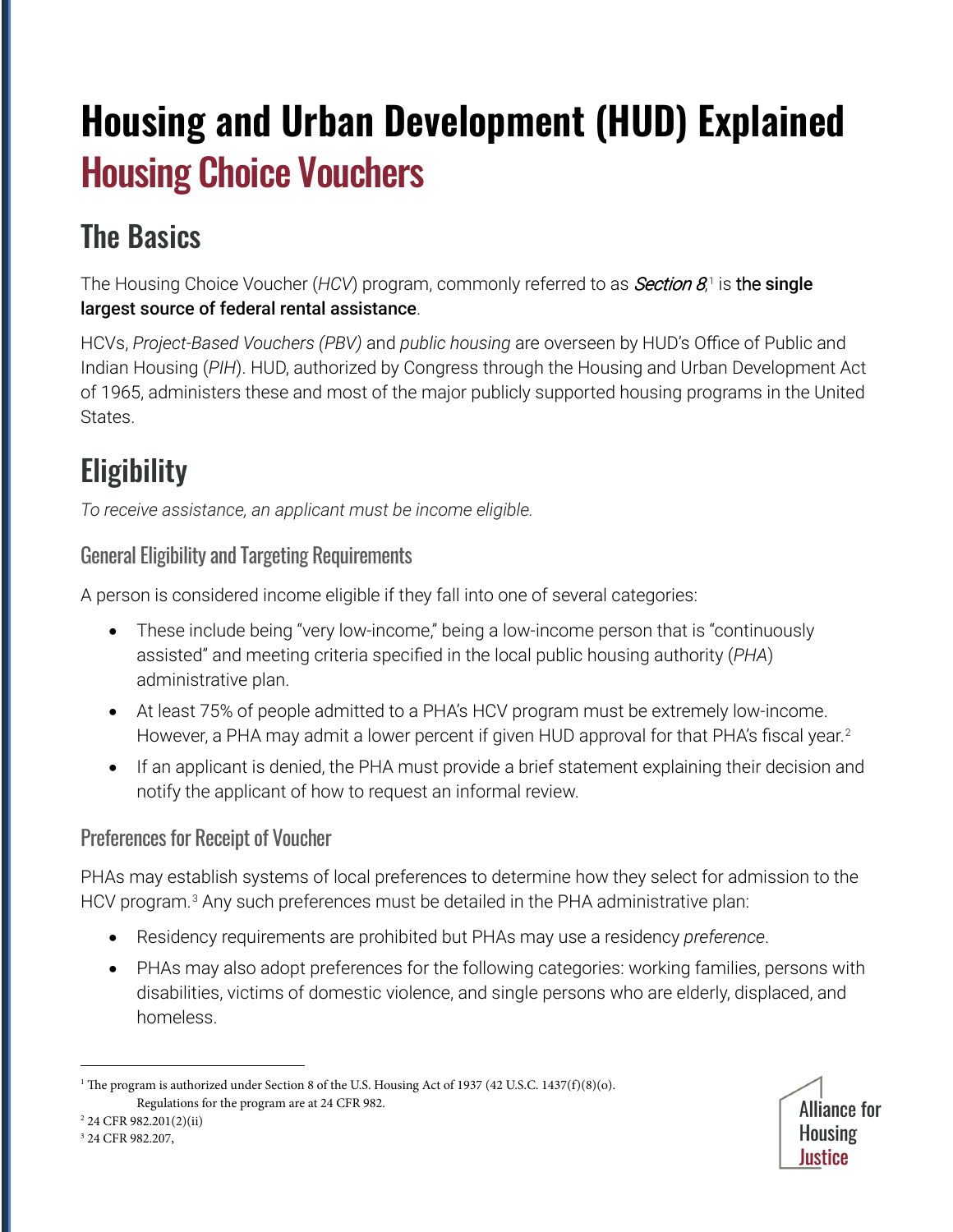#### Tenant Screening

PHAs are required to inform os that screening and selection responsibility rests with them. PHAs also may screen applicants for "family behavior or suitability for tenancy," and may offer a landlord information that it has about a family such as tenancy history of family members.<sup>4</sup>

### Rents and Payment Standards

*A PHA cannot approve a lease until it determines that the rent to the landlord is reasonable[.5](#page-1-1) A PHA may redetermine rent reasonableness at any time at its discretion.[6](#page-1-2) HUD also publishes fair market rents (FMR) for each market rent area in the U.S.[7,](#page-1-3)[8](#page-1-4)*

#### Rent Reasonableness

*Reasonableness* must be determined:

- Before entering into a Housing Assistance Payment (HAP) contract;
- Before any increase in rent paid to a landlord;
- If there is a 10% or more reduction in fair market rent;
- If a PHA is directed to by HUD.<sup>[9](#page-1-5)</sup>

#### Fair Market Rents

HUD has instituted a program to establish "Small Area Fair Market Rent (SAFMR)" in some geographies that more accurately set rents than the usual, larger Metropolitan Statistical Area used to set Fair Market Rent (FMR) levels. HUD has the authority<sup>[10](#page-1-6)</sup> to suspend a small area FMR designation or temporarily exempt a PHA in a small area FMR metro area from using small area FMRs in certain situations:

- A Presidentially declared disaster area resulting in the loss of a substantial number of housing units;
- A sudden influx of displaced households needing permanent housing; or
- Other events as determined by the Secretary.

PHAs may establish a payment standard amount for a unit that is between 90% and 110% of the published FMR or SAFMR. HUD has the sole discretion to approve a payment standard higher than

<span id="page-1-0"></span><sup>4</sup> 24 CFR 982.307.

<span id="page-1-1"></span><sup>5</sup> 24 CFR 982.507

<span id="page-1-2"></span> $6$  Id.

<span id="page-1-3"></span><sup>7</sup> 24 CFR 982.503(a)

<span id="page-1-4"></span><sup>&</sup>lt;sup>8</sup> The methodology for determining FMRs as well as small area FMRs are described in 24 CFR 888.113.

<span id="page-1-5"></span> $9$  Id.

<span id="page-1-6"></span><sup>10</sup> Under 24 CFR 888.113(4).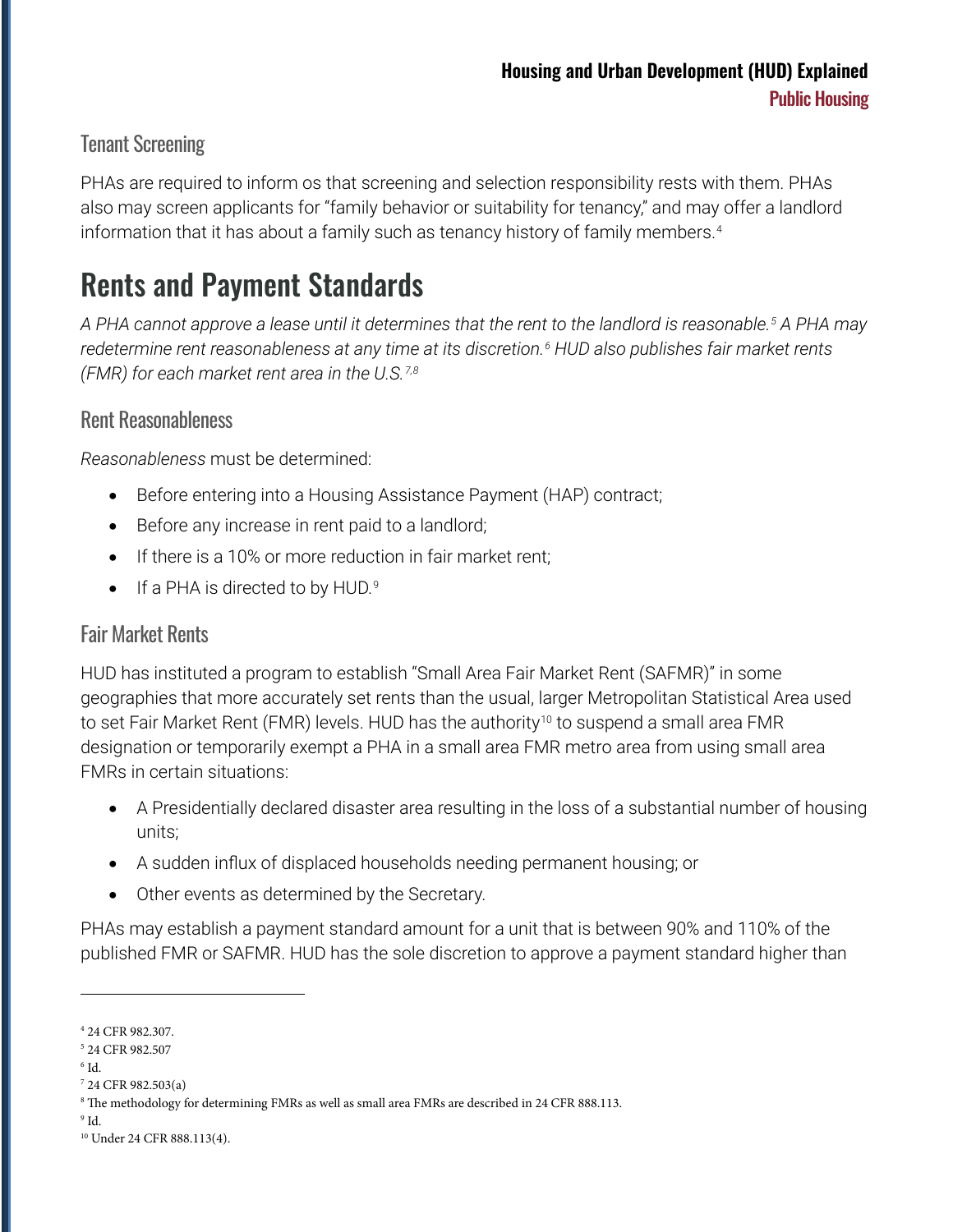### **Housing and Urban Development (HUD) Explained** Public Housing

<span id="page-2-0"></span>the fair market rent area.<sup>[11](#page-2-0)</sup> Insufficient payment standards can prevent tenants from accessing higher opportunity neighborhoods.